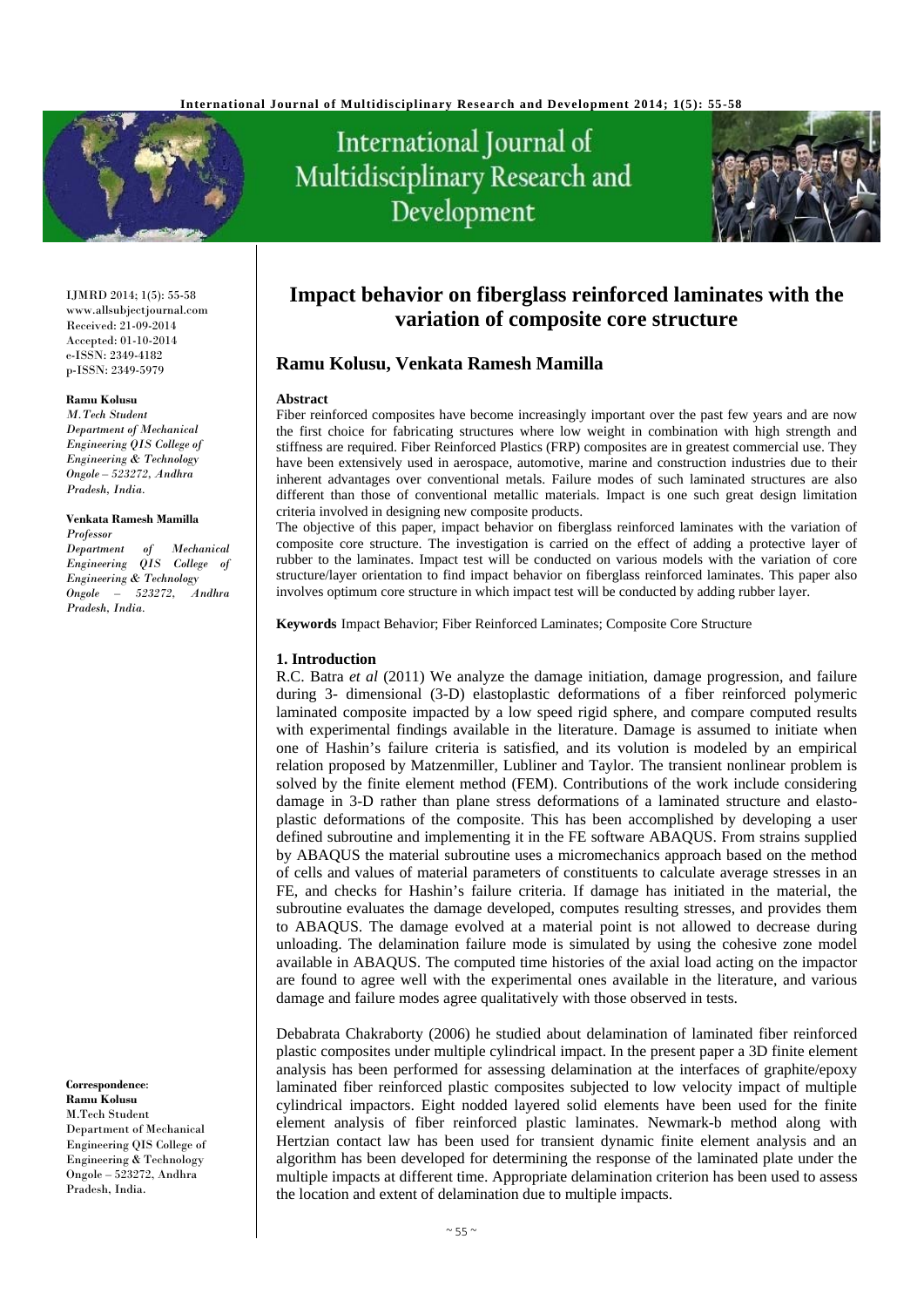A study has been carried out to observe the effects of important parameters on the impact response of the laminate and the delamination induced at the interfaces. It has been observed that the contact force magnitude as well as delamination at the interface are greatly influenced by the time interval between successive multiple impacts.

A 3D finite element code for analysis of multiple cylindrical impacts on FRP laminated plate has been developed. The code is quite general in terms of number of impactors, time of impacts and location of impacts. Contact force histories, plate and impactor displacement, plate and impactor velocities have been studied for two successive cylindrical impacts and the subsequent delaminations at the interfaces due to such impacts have been assessed. Present work lead to the following important conclusions: 1. In case of multiple impacts, magnitude of contact force at various impact points depend upon the time interval between successive impacts in addition to mass and velocity of the impactors. Depending upon the relative velocities of the plate and the impactor at the time of contact magnitude of contact force will be different. 2. In case of multiple impacts, delaminations start from two distinct zones surrounding the impact points. However whether two delaminations will coalesce into one single delamination or remain two distinct delaminations depend upon the time interval of successive impacts in addition to the impactor velocity and the distance between the two impact points.

3. Delaminations at an interface near the impact points remain distinct for increasing time interval between the successive impacts. For quicker successive impacts, they coalesce into one big delamination.

Natural fibres have recently become attractive to researchers, engineers and scientists as an alternative reinforcement for fibre reinforced polymer (FRP) composites. Due to their low cost, fairly good mechanical properties, high specific strength, non-abrasive, ecofriendly and bio-degradability characteristics, they are exploited as a replacement for the conventional fibre, such as glass, aramid and carbon. The tensile properties of natural fibre reinforce polymers (both thermoplastics and thermosets) are mainly influenced by the interfacial adhesion between the matrix and the fibres. Several chemical modifications are employed to improve the interfacial matrix-fibre bonding resulting in the enhacement of tensile properties of the composites. In general, the tensile strengths of the natural fibre reinforced polymer composites increase with fibre content, up to a maximum or optimum value, the value will then drop. However, the Young's modulus of the natural fibre reinforced polymer composites increase with increasing fibre loadingFiber reinforced composites have become increasingly important over the past few years and are now the first choice for fabricating structures where low weight in combination with high strength and stiffness are required. Fiber Reinforced Plastics (FRP) composites are in greatest commercial use. They have been extensively used in aerospace, automotive, marine and construction industries due to their inherent advantages over conventional metals. Failure modes of such laminated structures are also different than those of conventional metallic materials. Impact is one such great design limitation criteria involved in designing new composite products.

Since technical grade carbon fibres were developed in the mid1960s, they have been gradually introduced in technical products. The application is connected with material questions such as matrix materials, fibre/matrix adhesion promoters and long term behavior, component production techniques or textile semi-finished materials. Precursors for carbon fibres can be rayon, polyacrylnitril or pitch. Depending on applications carbon fibers can even be graphitized.

Resistance to high temperatures and weathering, low flammability, low smoke density, low toxicity of decomposition products. Temperature resistance of course depends on choice of resin.

- •High chemical stability
- •Large variety of possible component shapes and sizes
- •High durability due to long prepreg storage life.

•Prepregs comprise the range of reinforcements and resin matrix combinations. They are manufactured on a state-ofthe-art fusible resin plant. Fusible resins have fewer volatile constituents and increase the composite materials' mechanical strength

#### **2.0 IMPACT ANALYSIS OF COMPOSITE LAMINATES WITH FRP 0-90-0**



**Fig1:** von misses strain value with the help of color bar. Color bar is used to determine the value ranges on object. Von misses strain considers all directional and principal strain. Max strain=0.002733

#### **2.1 IMPACT ANALYSIS OF COMPOSITE LAMINATES WITH FRP 0-45-0**



**Fig 2:** Displacement values due to impact loads Max displacement= 5.01963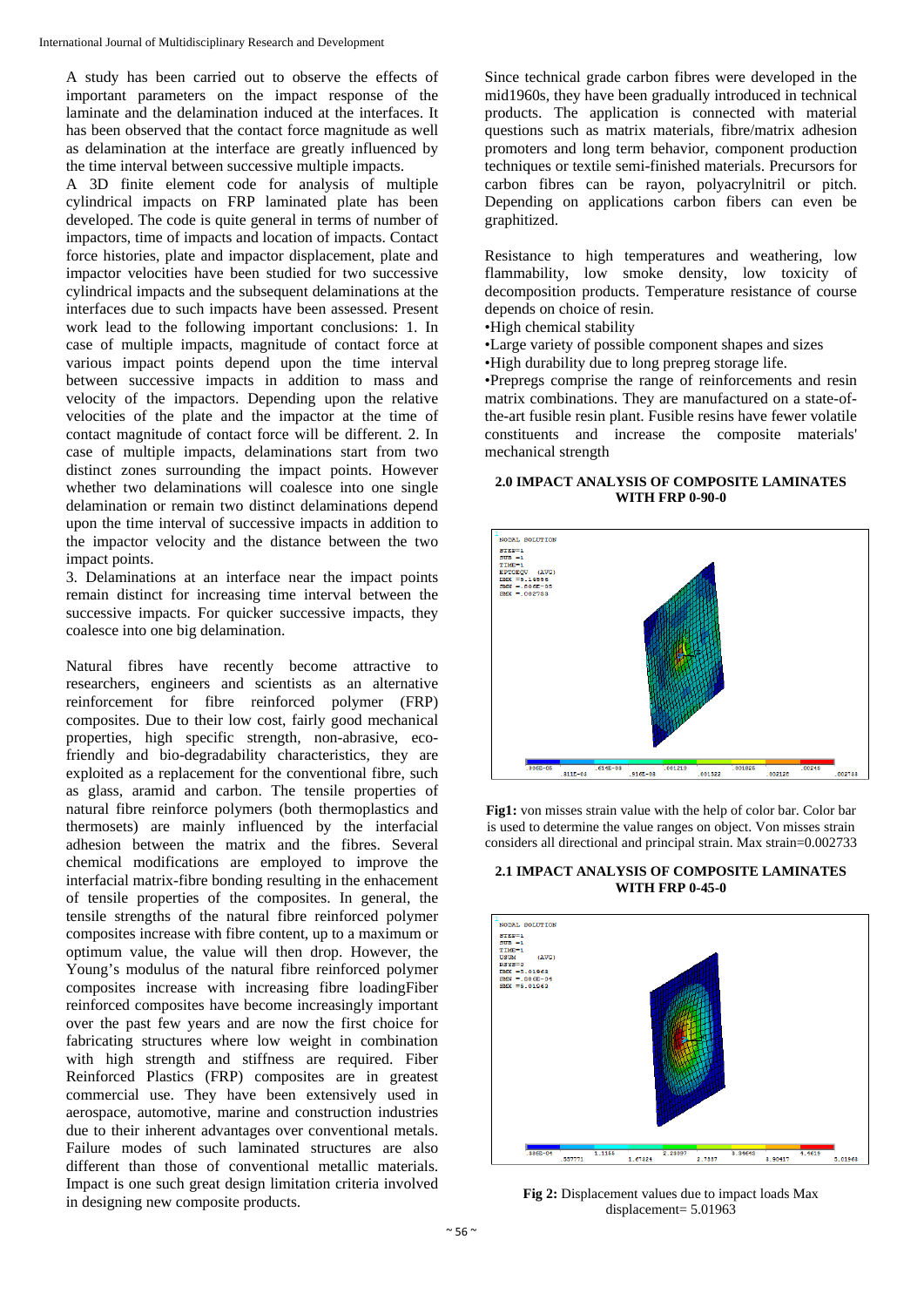



**Fig 3:** von misses stress value with the help of color bar. Color bar is used to determine the value ranges on object. Von misses stress considers all directional and principal stresses. Max stress=196.809





**Fig 4:** von misses strain value with the help of color bar. Color bar is used to determine the value ranges on object. Von misses strain considers all directional and principal strain. Max strain=0.002733





**Fig 5:** Displacement values due to impact loads Max  $displacement = 5.00961$ 

**3.0 Results and Discussions 3 layers** 

|               | $0-90-0$    | $0-45-0$    | 45-90-45    | 90-45-90    |
|---------------|-------------|-------------|-------------|-------------|
|               | layer       | layer       | layer       | layer       |
|               | Orientation | Orientation | Orientation | Orientation |
| <b>Stress</b> | 197.885     | 197.203     | 196.809     | 197.885     |
| Displacement  | 5.145       | 5.01963     | 5.00961     | 5.145       |
| Strain        | 0.002733    | 0.002724    | 0.002718    | 0.002733    |

#### **5 layers**

|               | $0-90-45-$<br>90-0 layer<br>Orientation | $0-45-90-$<br>45-0 layer<br>Orientation | $0-90-0-90-$<br>0 layer<br>Orientation | $0-90-$<br>$45-90-0$<br>with<br>rubber |
|---------------|-----------------------------------------|-----------------------------------------|----------------------------------------|----------------------------------------|
| <b>Stress</b> | 196.809                                 | 198.609                                 | 197.489                                | 185.925                                |
| Displacement  | 5.00961                                 | 5.155                                   | 5.13                                   | 4.820                                  |
| Strain        | 0.002733                                | 0.002739                                | 0.002728                               | 0.00256                                |



**Fig 6:** 



**Fig 7:**